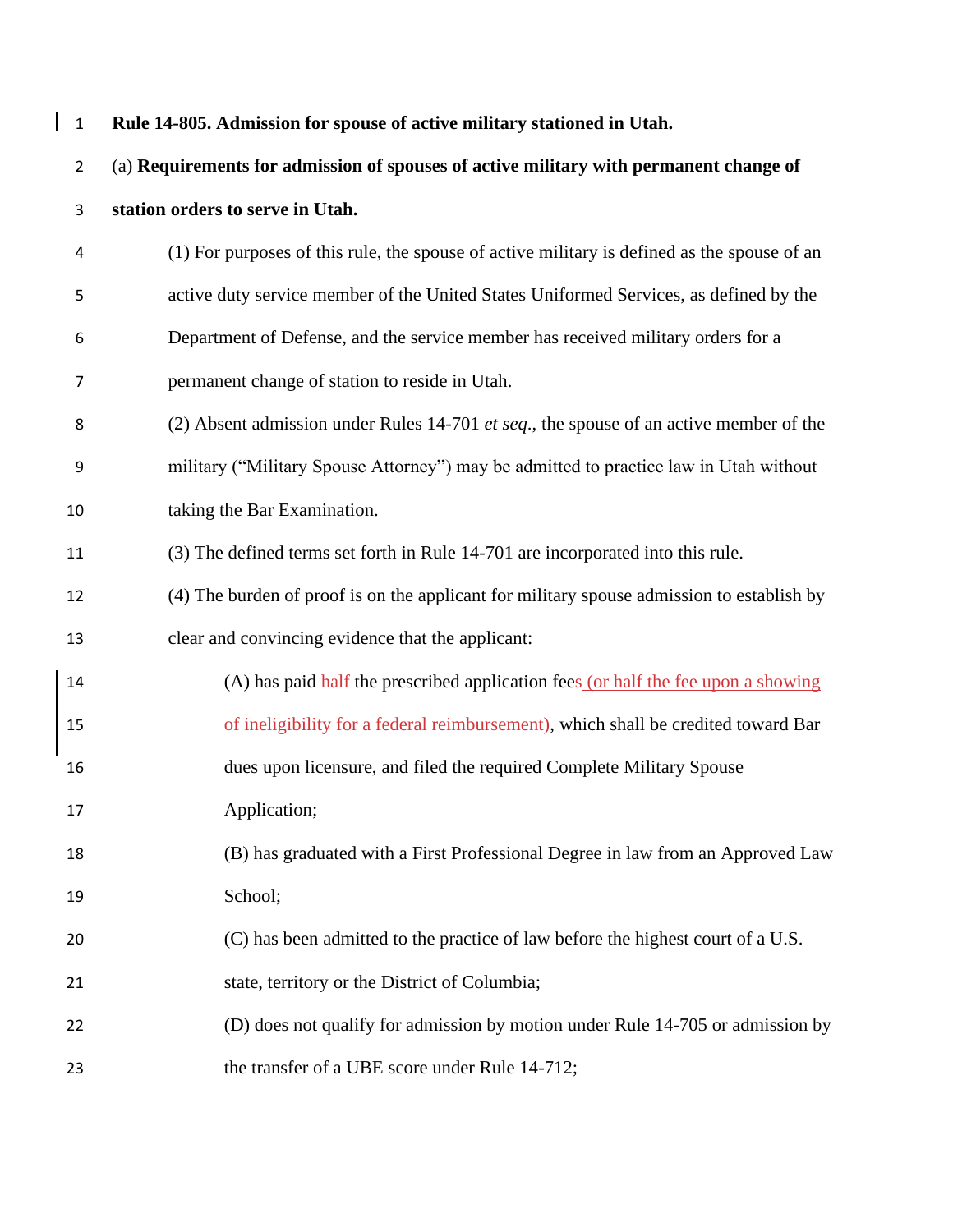| 24 | (E) has presented any score from the Multistate Bar Examination (MBE) or            |
|----|-------------------------------------------------------------------------------------|
| 25 | Uniform Bar Examination (UBE), as defined by Rule 14-701, that applicant may        |
| 26 | have used to obtain admission to the practice of law in a jurisdiction other than   |
| 27 | Utah;                                                                               |
| 28 | (F) is of good moral character, satisfies the requirements of Rule 14-708, and has  |
| 29 | not previously been denied admission by the Utah State Bar or engaged in the        |
| 30 | unauthorized practice of law in Utah;                                               |
| 31 | (G) has successfully passed the MPRE in accordance with Rule 14-713;                |
| 32 | (H) is an active member in good standing in at least one state or territory of the  |
| 33 | U.S. or the District of Columbia and is a member in good standing in all            |
| 34 | jurisdictions where currently admitted;                                             |
| 35 | (I) has a proven record of ethical, civil and professional behavior and has never   |
| 36 | been disbarred or resigned with discipline pending, or their equivalent, in any     |
| 37 | jurisdiction and is not currently subject to lawyer discipline or the subject of a  |
| 38 | pending disciplinary matter;                                                        |
| 39 | (J) if intending to practice pending admission, has identified an active member of  |
| 40 | the Bar in good standing who has agreed to actively supervise the Military Spouse   |
| 41 | Attorney in accordance with the supervisory requirements specified in subsection    |
| 42 | (b) of this rule, as evidenced by a verification signed by both the Military Spouse |
| 43 | Attorney and the supervising attorney; and                                          |
| 44 | (K) complies with the provisions of Rule 14-716 concerning licensing and            |
| 45 | enrollment fees.                                                                    |
| 46 | (b) Certificate while application is pending; required supervision.                 |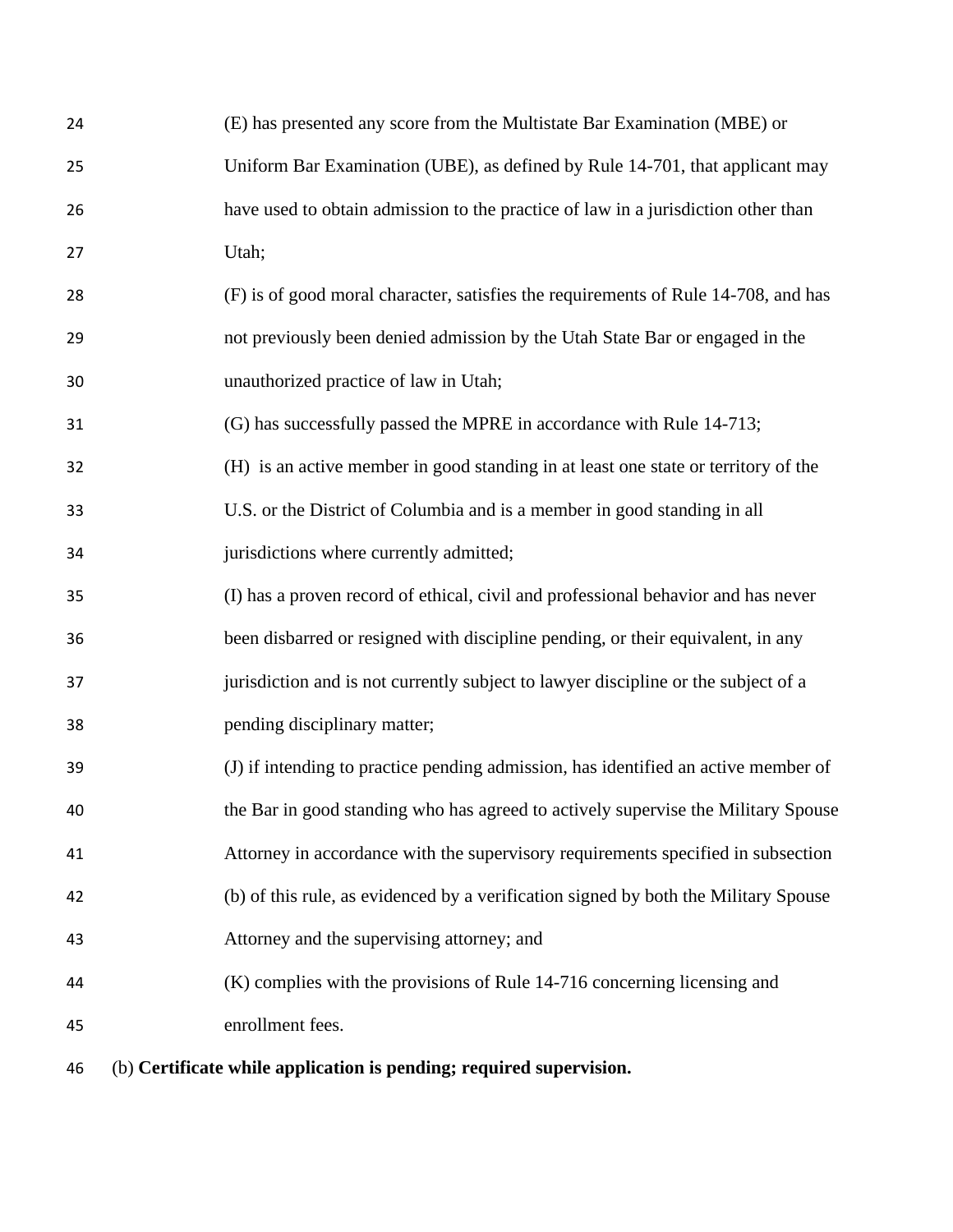| 47 | (1) While a Military Spouse Attorney's application is pending, the Military Spouse          |
|----|---------------------------------------------------------------------------------------------|
| 48 | Attorney may practice law in Utah upon issuance of a Certificate While Application is       |
| 49 | Pending under subsection (c).                                                               |
| 50 | (2) While practicing with application pending, the Military Spouse Attorney must be         |
| 51 | fully supervised by an active member of the Bar in good standing as set forth in this rule. |
| 52 | Required supervision ceases upon the Military Spouse Attorney's admission to the Bar        |
| 53 | under this rule.                                                                            |
| 54 | (3) For the duration of the supervision, the supervising attorney shall:                    |
| 55 | (A) assume full responsibility for all matters to be handled by the Military Spouse         |
| 56 | Attorney; and                                                                               |
| 57 | (B) be included by name on all pleadings and papers.                                        |
| 58 | (c) Timing and processing of application.                                                   |
| 59 | (1) An application under this rule may be filed at any time.                                |
| 60 | (2) The Bar will promptly conduct a preliminary character and fitness review of a           |
| 61 | completed application submitted by a Military Spouse Attorney.                              |
| 62 | (3) Upon satisfactory completion of the preliminary review and upon confirming that the     |
| 63 | Military Spouse Attorney is present in Utah, the Bar will issue a Certificate While         |
| 64 | Application is Pending to the applicant.                                                    |
| 65 | (A) The Certificate While Application is Pending authorizes the Military Spouse             |
| 66 | Attorney to begin practice in accordance with this rule while the application is            |
| 67 | pending.                                                                                    |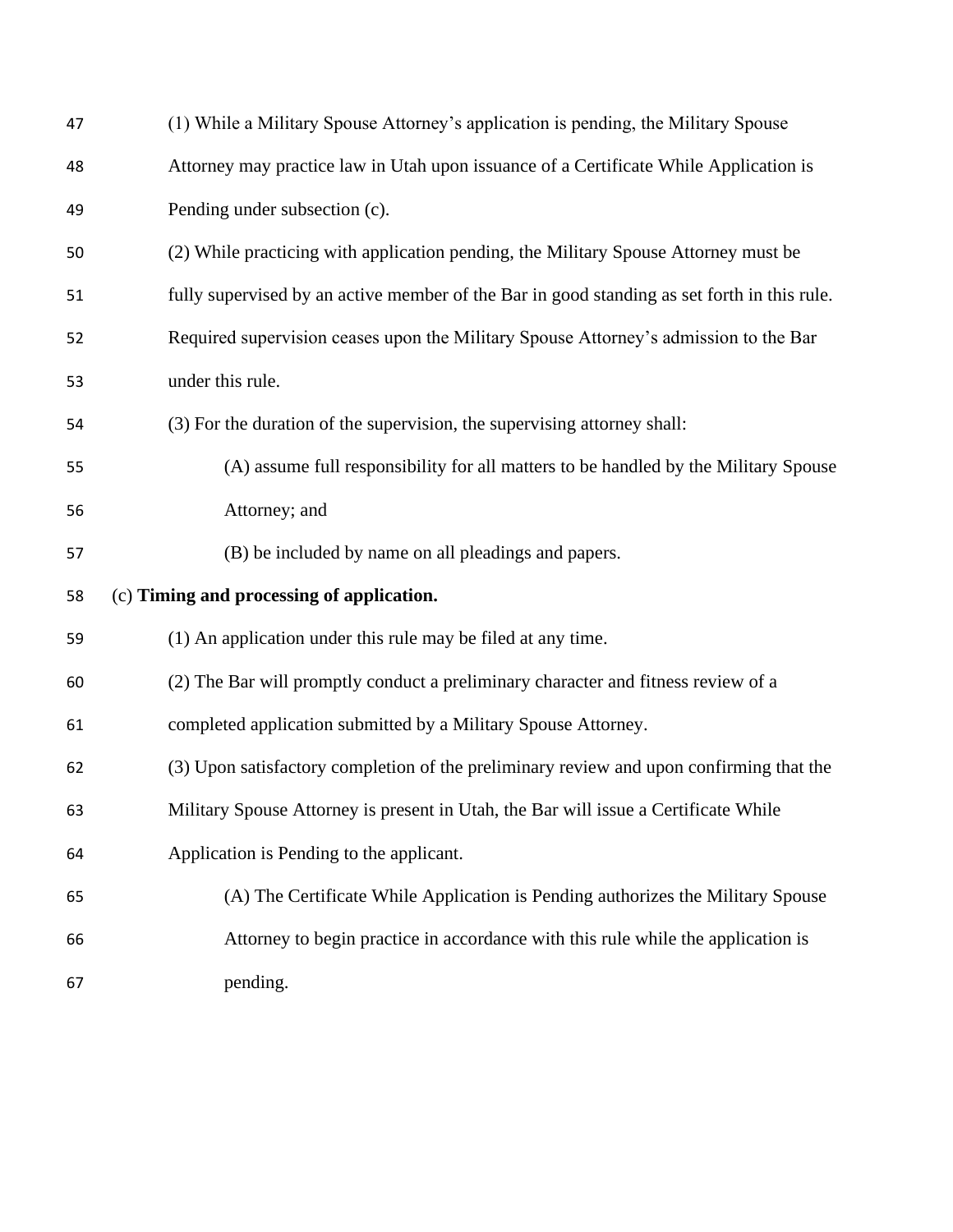| 68 | (B) The Certificate expires 120 days after issuance, but a new certificate may be |
|----|-----------------------------------------------------------------------------------|
| 69 | issued if the applicant has not been dilatory in supplying required information   |
| 70 | during the processing of the application.                                         |

 (d) **Jurisdiction and Authority**. The practice of a lawyer admitted under this rule shall be subject to the Utah Rules of Professional Conduct and Article 5, Lawyer Discipline and Disability, and to all other applicable laws and rules governing lawyers admitted to the Bar. Jurisdiction shall continue whether or not the Military Spouse Attorney retains the privilege to practice in Utah and irrespective of the residence or domicile of the Military Spouse Attorney. (e) **Continuing legal education.** Applicants admitted under this rule who have two or more years of legal practice shall complete, document, and certify no later than six months following admission having attended at least 15 hours of continuing legal education on Utah practice and procedure and on ethics and civility requirements. (1) The Bar may by regulation specify the number of the required 15 hours that must be in particular areas of practice, procedure, ethics, and civility. Included in this mandatory 82 15 hours is attendance at the Bar's OPC ethics school. (2) On an ongoing basis, attorneys admitted under this rule must comply with the continuing legal education requirements imposed on lawyers under Article 4. (f) **Mentoring and Supervision.** (1) A Military Spouse Attorney with less than two years of Active Practice when admitted must obtain a mentor and complete the New Lawyer Training Program (NLTP) as outlined in Rules 14-404 and 14-808. (2) A Military Spouse Attorney with less than two years of Active Practice who has not

presented an MBE score above 134 or UBE score above 269 must be affiliated at all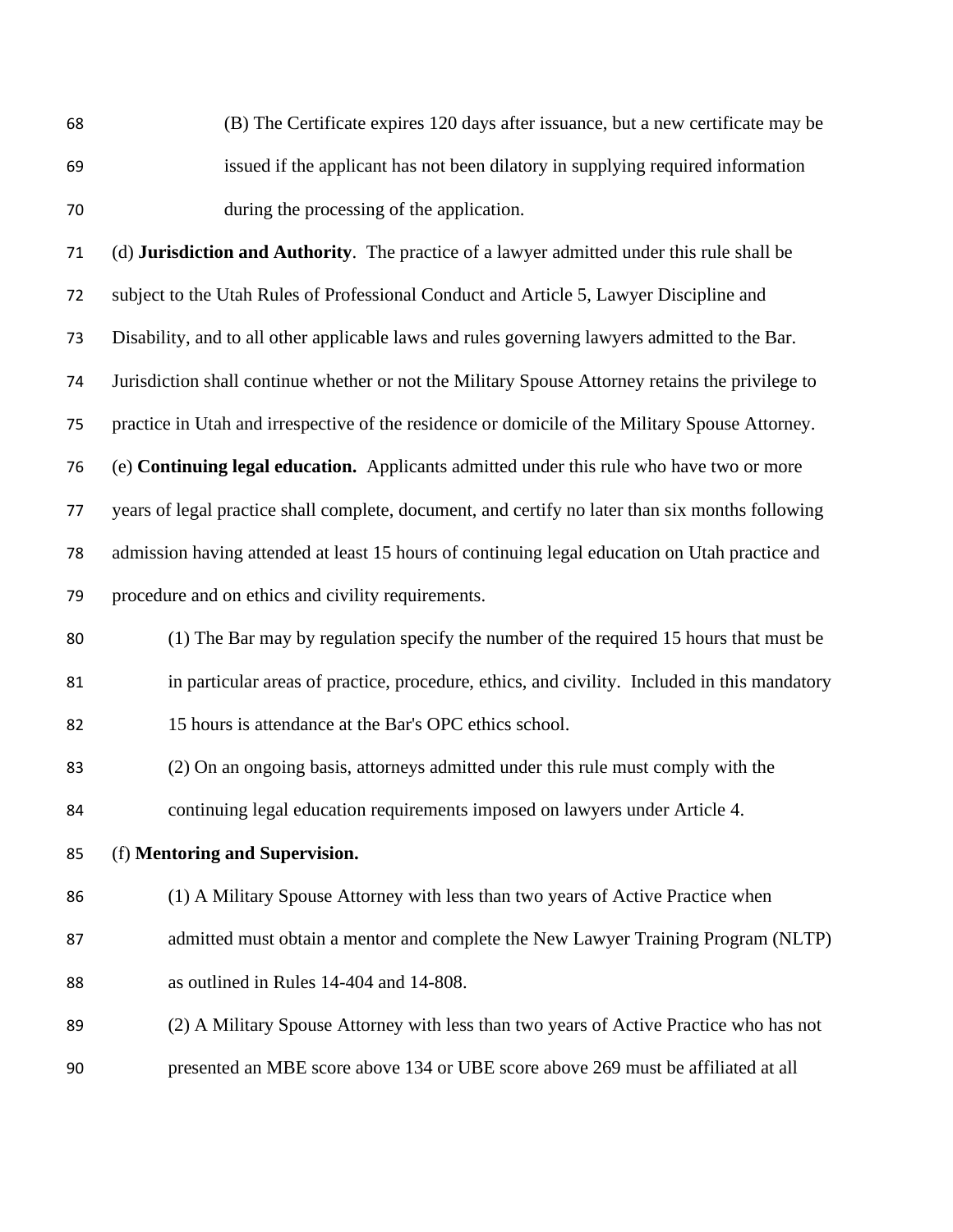| 91  | times with an active member of the Bar in good standing who has agreed to supervise the              |
|-----|------------------------------------------------------------------------------------------------------|
| 92  | Military Spouse Attorney and assume full responsibility for all matters handled by the               |
| 93  | Military Spouse Attorney. A Military Spouse Attorney subject to this supervision                     |
| 94  | requirement must also enroll in the Bar's approved professional liability insurance                  |
| 95  | program or obtain equivalent insurance coverage.                                                     |
| 96  | (g) <b>Annual licensing.</b> An attorney admitted under this rule is subject to annual licensing and |
| 97  | enrollment fees and, during the annual licensing period, must provide to the Bar proof of            |
| 98  | continuing compliance with $(a)(8)$ through $(a)(10)$ .                                              |
| 99  | (h) Mandatory status reporting. An attorney admitted under this rule and any required                |
| 100 | supervising attorney are each responsible for notifying the Bar in writing within 21 days of any     |
| 101 | change that may affect the Military Spouse Attorney's license to practice law under this rule.       |
| 102 | (i) Termination of license to practice in Utah. A Military Spouse Attorney's license                 |
| 103 | terminates and a Military Spouse Attorney must cease all activities under this rule:                 |
| 104 | (1) six months after the military service member is permanently transferred outside Utah             |
| 105 | on military orders with dependents authorized, unless the transfer is a remote follow-on             |
| 106 | assignment and the Military Spouse Attorney remains in Utah during the service                       |
| 107 | member's remote assignment;                                                                          |
| 108 | (2) ninety days after:                                                                               |
| 109 | (A) the military service member dies, separates, or retires from the United States                   |
| 110 | Uniformed Services;                                                                                  |
| 111 | (B) the Military Spouse Attorney ceases to be a dependent as defined by the                          |
| 112 | United States Department of Defense;                                                                 |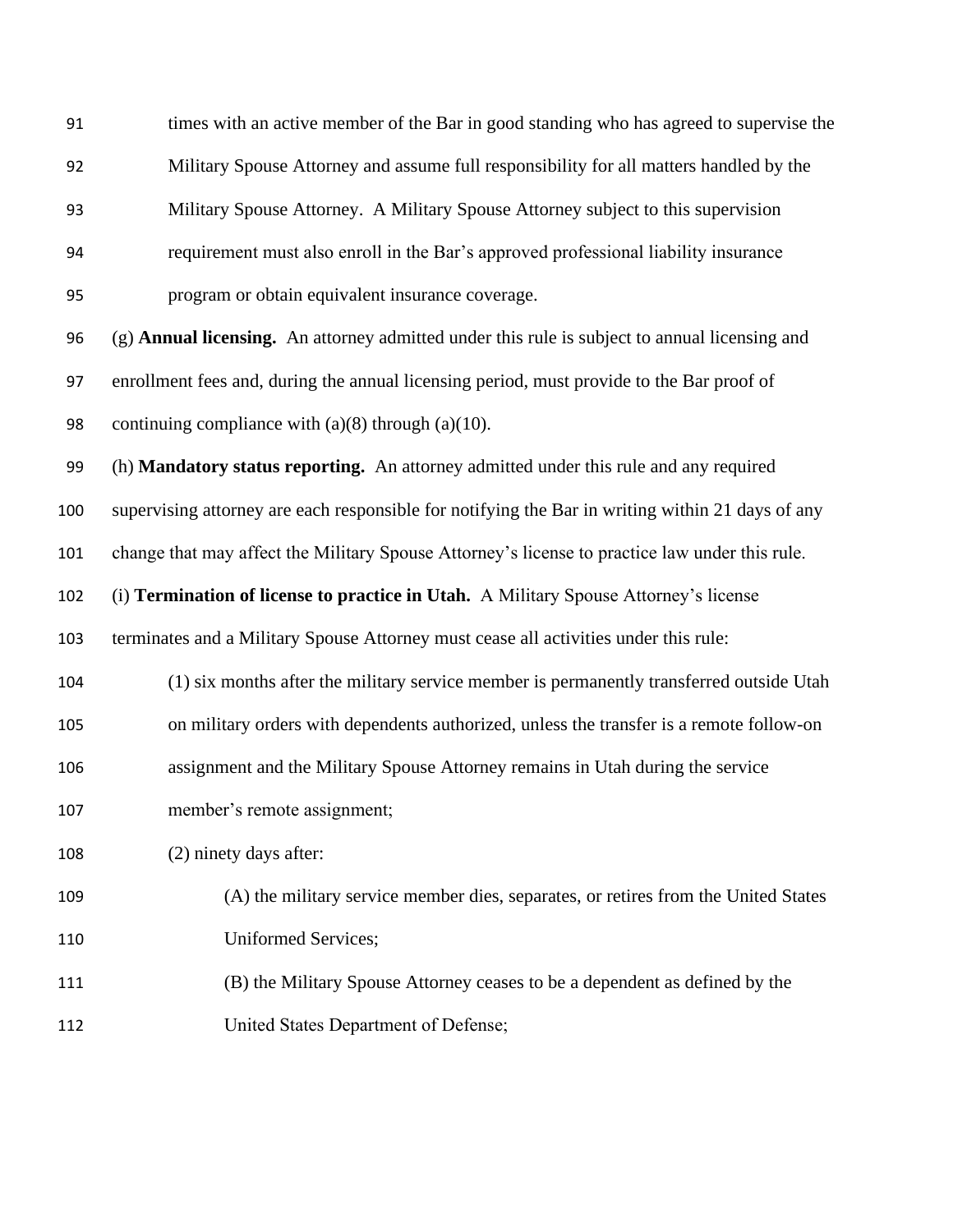| 113 | (3) thirty days after the Military Spouse Attorney permanently relocates outside Utah              |
|-----|----------------------------------------------------------------------------------------------------|
| 114 | for a reason other than the military service member's permanent change of station;                 |
| 115 | (4) immediately upon:                                                                              |
| 116 | $(A)$ failure to comply with subsection $(g)$ ;                                                    |
| 117 | (B) failure to maintain an active license in at least one other U.S. state,                        |
| 118 | territory, or the District of Columbia;                                                            |
| 119 | (C) any termination of sponsorship by a supervising attorney if required                           |
| 120 | by subsection (b), or the failure of a supervising attorney to be an active                        |
| 121 | member of the Bar in good standing;                                                                |
| 122 | (D) admission to the Bar under any other rule; or                                                  |
| 123 | (E) an order of termination by any disciplinary proceeding in Utah or upon                         |
| 124 | disbarment or suspension of any other license of the Military Spouse                               |
| 125 | Attorney from another jurisdiction.                                                                |
| 126 | (j) Required action after termination. Upon termination of a license to practice under this        |
| 127 | rule, the Military Spouse Attorney must comply with Rule 1.16 of the Utah Rules of Professional    |
| 128 | Conduct, including the transfer of pending matters, written notice to clients and notification of  |
| 129 | courts, as required or necessary under the circumstances.                                          |
| 130 | (k) Failure to satisfy the notice and termination of practice requirements. Failure to satisfy     |
| 131 | the notice and termination of practice requirements set forth in subsections (e), (h), and (i) may |
| 132 | subject a Military Spouse Attorney to discipline, including the termination of a license granted   |
| 133 | under this rule.                                                                                   |
| 134 | (1) Reinstatement after termination of license. A Military Spouse Attorney whose license was       |

terminated pursuant to paragraph (i) shall have the license reinstated if, within six months, the